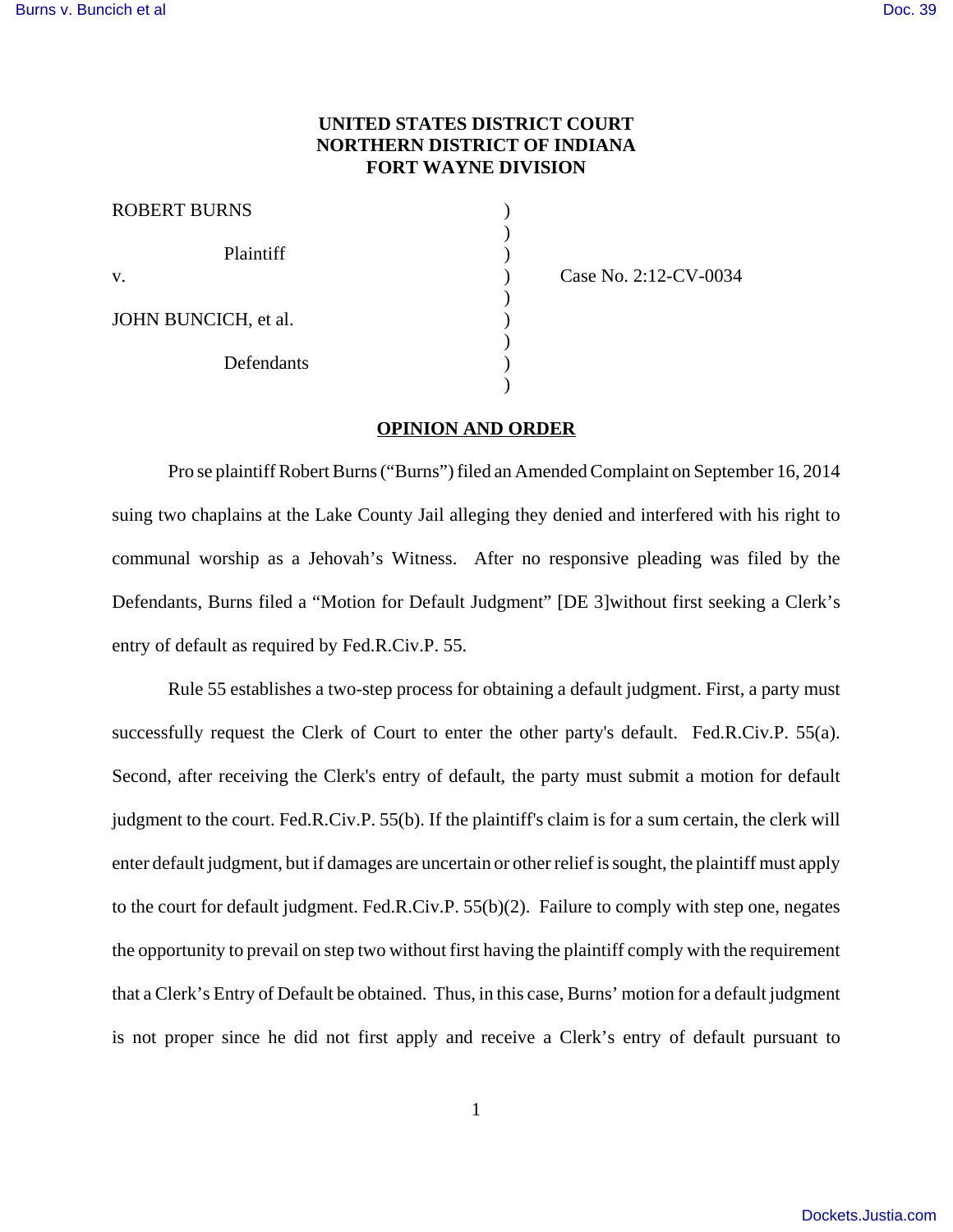Fed.R.Civ.P. 55(a).

That said, it appears that Burns's Motion for Default Judgment would not be well-taken in any event. To avoid a default entry under Rule 55(c), defendants here must demonstrate: "(1) good cause for default (2) quick action to correct it and (3) meritorious defense to the plaintiff's complaint." *Pretzel & Stouffer v. Imperial Adjusters,* 28 F.3d 42, 45 (7th Cir. 1994); *U.S. v. DiMucci,* 879 F.2d 1488, 1495 (7th Cir. 1989); *Breuer Elec. Mfg. v. Toronado Sys. of Am.,* 687 F.2d 182, 185 (7th Cir. 1982). "The test is the same for relief under either Rule 55(c) or Rule 60(b), but is more liberally applied in the Rule 55(c) context." *DiMucci,* 879 F.2d at 1495.

Here, in response to Burn's Motion for a Default Judgment, the Defendants, who now have appeared by counsel, filed a response wherein they assert good cause for failing to respond to the Amended Complaint, namely that summons issued to Mac Mcleskey at the Lake County Jail was returned "unexecuted" by the U.S. Marshal's Office on October 10, 2014. The notation on the summons indicated that Mac McClesky was not a jail employee, but rather a volunteer and that no last known address was available. On that same date, the Marshals attempted to serve Defendant Chase at the Lake County Jail and, again were told that he is not a jail employee. The Marshals then mailed service by certified mail to a last known address but there is no indication what address that was and there is no certified mail receipt acknowledging receipt of the certified mail. Moreover, no summons or complaint for either defendant was forwarded to the Lake County Attorney's office or the Lake County Sheriff's Office. Thus, the defendants had no notice of the lawsuit until January 12, 2015, when an assistant of the Lake County Attorney's office discovered the case through a general computer search of all open cases involving Lake County. After learning of the lawsuit and that the Motion for Default Judgment had been filed, the Lake County Attorney contacted current